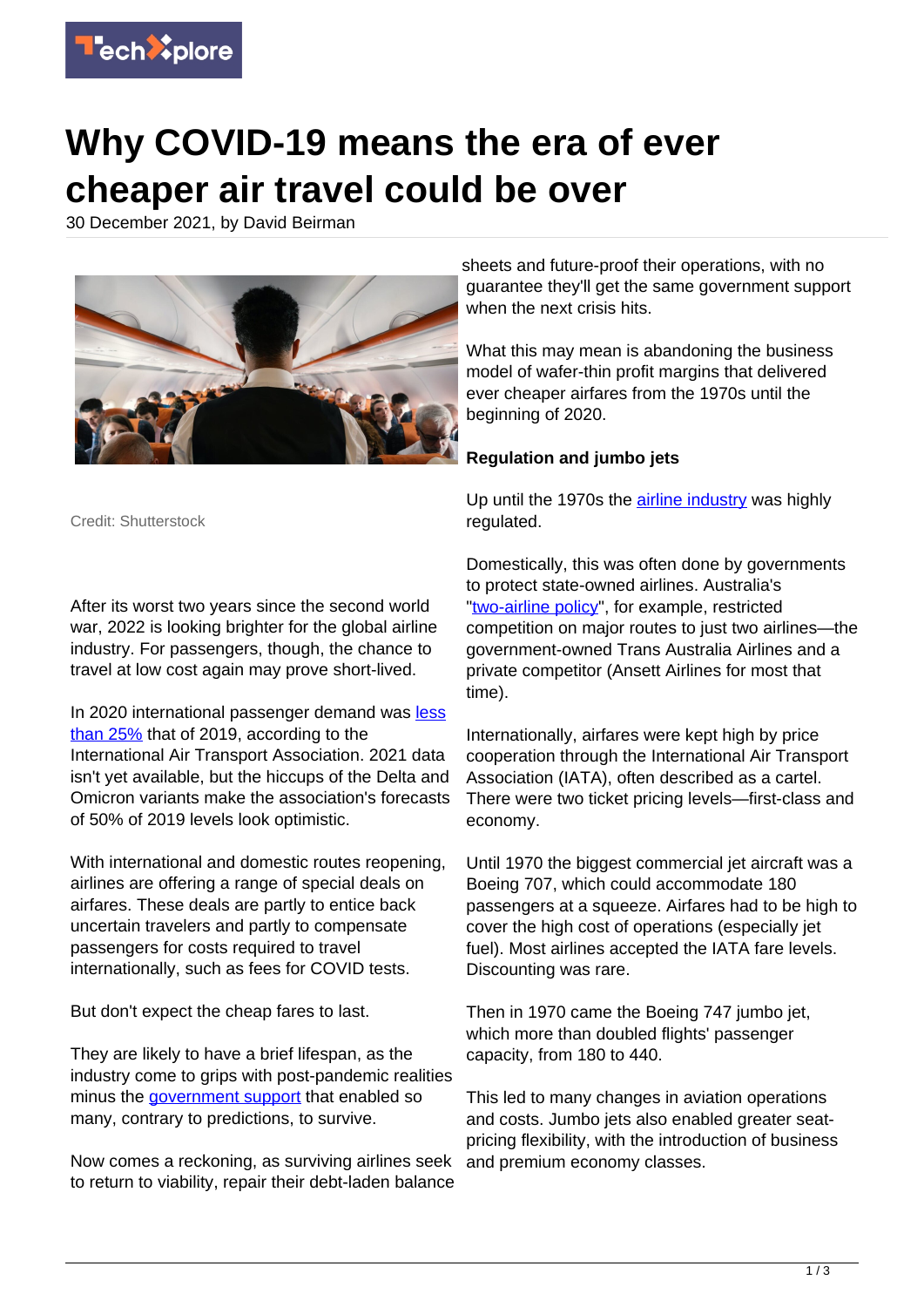

## **Airfares plummet**

When I began work as a travel consultant in 1981 the regulation of air fares was beginning to unravel.

The official IATA economy return fare from Sydney to London was about A\$3,500. But you could find fares on selected airlines for about A\$2,500. (This was still several months' wages for most, with Australian average weekly full-time earnings in 1981 being **[A\\$311 for men and A\\$241 for women.](https://aifs.gov.au/media-releases/families-then-and-now-how-income-and-employment-changed-australian-households-between-1980-and-2019)**)

In the 1980s and 1990s, travel agents began to set During 2022 it is likely we will see consolidation themselves up as "bucket shops" specializing in offering discounted air fares to fill empty seats on less popular airlines.

This was how Flight Centre started. It opened its first shopfront [in Sydney in 1982](https://www.fctgl.com/our-brands/leisure/flight-centre/), followed by stores in Melbourne and Brisbane. (It now has more than 650 shops in Australia, and more than 550 in 10 other countries.)

Lower costs and plummeting air fares made the IATA's fares increasingly irrelevant. With the global rise of low-cost carriers, many of which were not IATA members, the IATA finally abandoned [so](https://www.iata.org/en/pressroom/pr/2017-07-06-02/)[called "YY" fare-setting in 2017.](https://www.iata.org/en/pressroom/pr/2017-07-06-02/)

Government regulation was also unwinding. Australia's two-airline policy [ended in October 1990](https://www.bitre.gov.au/sites/default/files/report_073.pdf) . Deregulation permitted more competitors, and airfares were driven by the market rather than set by regulatory bodies.

By 2019, a return fare between Sydney and London on a reputable airline could be bought for about A\$1,250, less than Australia's average full-time adult average [weekly earnings of A\\$1,658](https://www.abs.gov.au/statistics/labour/earnings-and-work-hours/average-weekly-earnings-australia/nov-2019).

A Sydney-Perth return fare that cost about A\$1,100 in 1981 could be bought in 2019 for less than A\$300.

## **Why the cheap fare era may end**

These price falls depended on airlines embracing a business model based on lower profits per customer but flying a lot more customers, cutting

fixed overheads by using larger-capacity aircraft.

This business model contributed to the number of global tourists increasing from about 166 million in 1970 to [1.5 billion in 2019.](https://ourworldindata.org/tourism) But it also meant airlines needed planes full of passengers to make a profit. By 2019 the average pre-COVID profit margin per passenger on a long-haul international return flight was [about US\\$10](https://www.ainonline.com/aviation-news/air-transport/2019-12-11/iata-again-cuts-airline-profitability-outlook-2019).

It's difficult to see how running on razor-thin margins can continue to be the industry model.

within the industry, with the airlines that survive looking to diversify into other businesses, such as catering or insurance.

Low-cost carriers may still be viable, but only by convincing customers to pay for "ancilliaries" beyond the airline seat, such as in-flight snacks, extra luggage capacity or a booking a hire car.

Although most airlines are committed to limiting [price increases](https://techxplore.com/tags/price+increases/), there is no escaping the fact they have two years of massive losses to make up and the continuing extra cost of COVID-related regulations to absorb.

Higher margins with lower passenger volumes looks the more probable model.

This article is republished from [The Conversation](https://theconversation.com) under a Creative Commons license. Read the [original article](https://theconversation.com/why-covid-19-means-the-era-of-ever-cheaper-air-travel-could-be-over-172149).

Provided by The Conversation